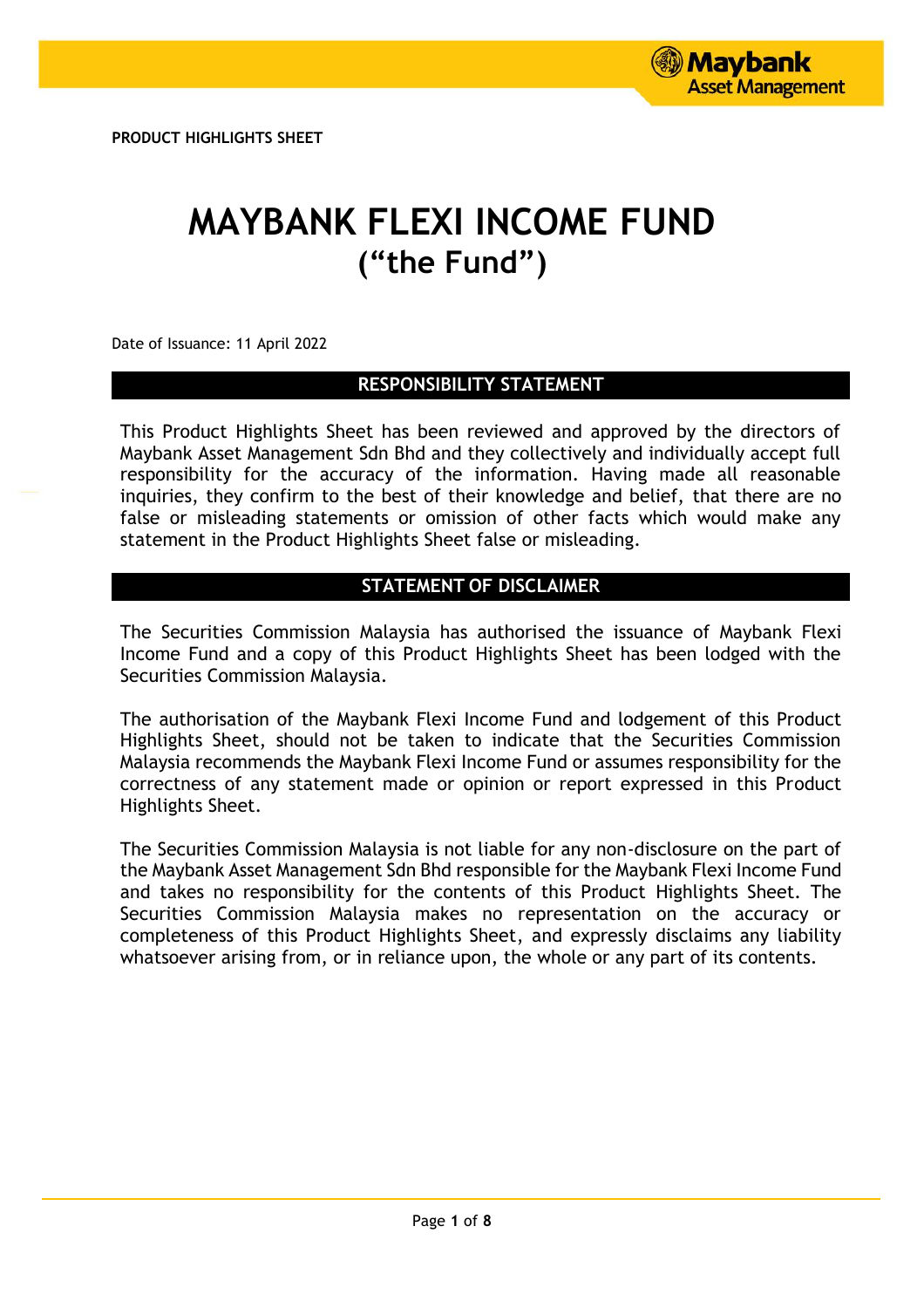

**Maybank** 

**Asset Management** 

# **1. What is Maybank Flexi Income Fund?**

The Fund is Maybank Asset Management Sdn Bhd's fixed income fund. The Fund aims to outperform its benchmark by investing in a portfolio of fixed income securities, equities, real estate investments trusts ("REITs") and/or exchange-traded funds ("ETFs").

#### **2. Fund Suitability**

The Fund is suitable for investors who:

- have long term investment horizon;
- seek long term consistent returns; and
- are willing to tolerate the risks associated with investing in a diversified portfolio of fixed income securities, equities, REITs and/or ETFs.

#### **3. Investment Objective**

The Fund aims to outperform its benchmark by investing in a portfolio of fixed income securities, equities, REITs and/or ETFs.

# **4. Key Product Features**

| <b>Fund Type</b>                | Income.                                                                                                                                                                                                                                                                                                                                                                               |  |  |  |  |
|---------------------------------|---------------------------------------------------------------------------------------------------------------------------------------------------------------------------------------------------------------------------------------------------------------------------------------------------------------------------------------------------------------------------------------|--|--|--|--|
| <b>Fund Category</b>            | Fixed income.                                                                                                                                                                                                                                                                                                                                                                         |  |  |  |  |
|                                 | 70% Maybank 12-month fixed deposits rate + 30% MSCI Asia Pacific Ex-Japan Index.                                                                                                                                                                                                                                                                                                      |  |  |  |  |
|                                 | The customised benchmark is a combination of Maybank 12-month fixed deposit rate, weighting<br>at 70% for the fixed income investments and MSCI Asia Pacific Ex-Japan Index, weighting at 30%<br>for equities, REITs and/or ETFs investments.                                                                                                                                         |  |  |  |  |
| Performance<br><b>Benchmark</b> | As there are no direct indices to track a similar strategy that the Fund plans to implement, the<br>external investment manager ("EIM") has decided to proceed with a customised composite<br>benchmark to reflect the Fund's investment strategy. The EIM believes that the aforementioned<br>weighting for the indices reflect the Fund's investment strategy and asset allocation. |  |  |  |  |
|                                 | Sources:<br>Maybank 12-month deposit rate at http://www.maybank2u.com.my and MSCI Asia Pacific Ex-<br>Japan Index at http://www.msci.com.                                                                                                                                                                                                                                             |  |  |  |  |
|                                 | Note: The risk profile of the Fund is different from the risk profile of the performance benchmark.                                                                                                                                                                                                                                                                                   |  |  |  |  |
| Investment<br><b>Strategy</b>   | The Fund will invest at least 70% of its net asset value ("NAV") in fixed income securities and/or<br>liquid assets and not more than 30% if its NAV in equities, REITs and/or ETFs.                                                                                                                                                                                                  |  |  |  |  |
|                                 | The Fund may employ currency and interest rate hedging strategies by utilising currency<br>forwards to fully or partially hedge the foreign currency exposure to manage the currency risk.<br>Furthermore, the Fund may also use futures to fully or partially hedge the interest rate risk<br>inherent in the investment of fixed income securities.                                 |  |  |  |  |
|                                 | The Fund's investments in foreign markets are limited to eligible markets where the regulatory<br>authority is an ordinary or associate member of the International Organization of Securities<br>Commissions.                                                                                                                                                                        |  |  |  |  |
|                                 | Note: Please refer to section 3 in the prospectus for further details.                                                                                                                                                                                                                                                                                                                |  |  |  |  |
| <b>Launch Date</b>              | 28 November 2019.                                                                                                                                                                                                                                                                                                                                                                     |  |  |  |  |
| Manager                         | Maybank Asset Management Sdn Bhd.                                                                                                                                                                                                                                                                                                                                                     |  |  |  |  |
| Management<br>Fee               | <b>MYR</b> (Hedged)<br>SGD (Hedged)<br>AUD (Hedged)<br><b>USD Class</b><br><b>MYR Class</b><br><b>Class</b><br><b>Class</b><br><b>Class</b>                                                                                                                                                                                                                                           |  |  |  |  |
|                                 | Up to 1.50% per annum of the NAV of each class.                                                                                                                                                                                                                                                                                                                                       |  |  |  |  |
|                                 | <b>AUD (Hedged)</b><br>SGD (Hedged)<br><b>MYR</b> (Hedged)<br><b>USD Class</b><br><b>MYR Class</b><br><b>Class</b><br><b>Class</b><br><b>Class</b>                                                                                                                                                                                                                                    |  |  |  |  |
|                                 | Up to 3.00% of the NAV per unit.                                                                                                                                                                                                                                                                                                                                                      |  |  |  |  |
| <b>Sales Charge</b>             | Note:                                                                                                                                                                                                                                                                                                                                                                                 |  |  |  |  |
|                                 | The Manager reserves the right to waive or reduce the switching fee from time to time at its<br>absolute discretion. Investors may negotiate for a lower sales charge. All sales charge will be<br>rounded up to two (2) decimal places. Sales charge will be retained by the Manager.                                                                                                |  |  |  |  |
| Redemption                      | Nil.                                                                                                                                                                                                                                                                                                                                                                                  |  |  |  |  |
| Charge                          |                                                                                                                                                                                                                                                                                                                                                                                       |  |  |  |  |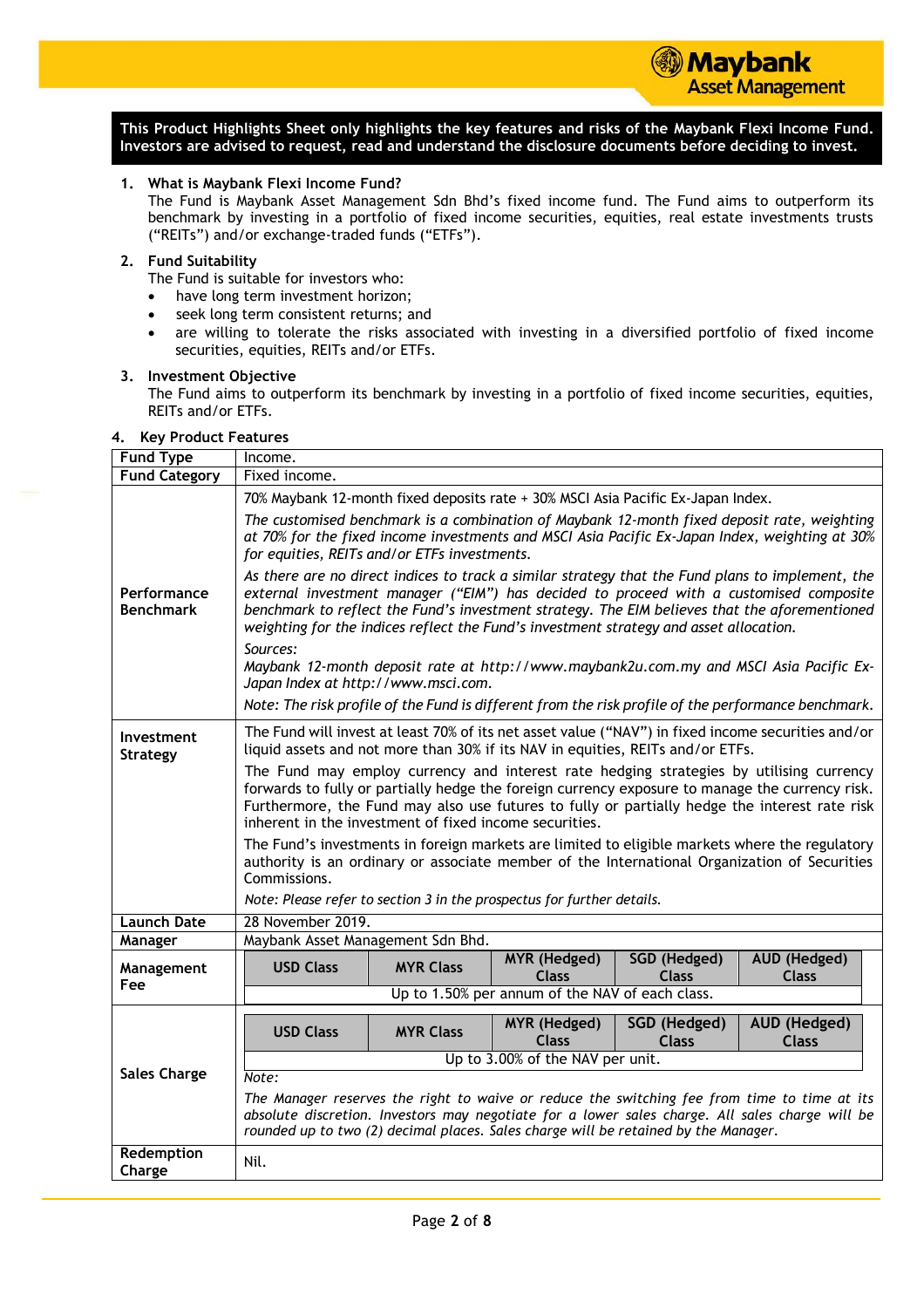**③ Maybank Asset Management** 

|                                   | <b>USD Class</b>                                                                                                                                                                                                                                                                                                       | <b>MYR Class</b>                                                                       | <b>MYR</b> (Hedged)<br><b>Class</b> | <b>SGD</b> (Hedged)<br><b>Class</b> | AUD (Hedged)<br><b>Class</b>                                                                       |
|-----------------------------------|------------------------------------------------------------------------------------------------------------------------------------------------------------------------------------------------------------------------------------------------------------------------------------------------------------------------|----------------------------------------------------------------------------------------|-------------------------------------|-------------------------------------|----------------------------------------------------------------------------------------------------|
|                                   | USD10.00 per                                                                                                                                                                                                                                                                                                           | RM10.00 per                                                                            | RM10.00 per                         | SGD10.00 per                        | AUD10.00 per                                                                                       |
|                                   | switch.                                                                                                                                                                                                                                                                                                                | switch.                                                                                | switch.                             | switch.                             | switch.                                                                                            |
| <b>Switching Fee</b>              | Notes:                                                                                                                                                                                                                                                                                                                 |                                                                                        |                                     |                                     |                                                                                                    |
|                                   | (1)                                                                                                                                                                                                                                                                                                                    | The Manager reserves the right to waive the switching fee.                             |                                     |                                     |                                                                                                    |
|                                   | (2)                                                                                                                                                                                                                                                                                                                    |                                                                                        |                                     |                                     | In addition to the switching fee, unit holder will also have to pay the difference in sales charge |
|                                   |                                                                                                                                                                                                                                                                                                                        | when switching from a fund with lower sales charge to a fund with higher sales charge. |                                     |                                     |                                                                                                    |
|                                   | <b>USD Class</b>                                                                                                                                                                                                                                                                                                       | <b>MYR Class</b>                                                                       | MYR (Hedged)<br><b>Class</b>        | <b>SGD</b> (Hedged)<br><b>Class</b> | AUD (Hedged)<br><b>Class</b>                                                                       |
|                                   | <b>USD10.00 per</b>                                                                                                                                                                                                                                                                                                    | RM10.00 per                                                                            | RM10.00 per                         | SGD10.00 per                        | AUD10.00 per                                                                                       |
|                                   | transfer.                                                                                                                                                                                                                                                                                                              | transfer.                                                                              | transfer.                           | transfer.                           | transfer.                                                                                          |
| <b>Transfer Fee</b>               | Notes:<br>The Manager reserves the right to waive the transfer fee.<br>(1)<br>The Manager reserves the right to decline any transfer request if such transfer will expose the<br>(2)<br>Manager to any liability and/or will contravene any law or regulatory requirements, whether<br>or not having the force of law. |                                                                                        |                                     |                                     |                                                                                                    |
|                                   |                                                                                                                                                                                                                                                                                                                        |                                                                                        |                                     |                                     |                                                                                                    |
| <b>Trustee</b>                    | TMF Trustees Malaysia Berhad.                                                                                                                                                                                                                                                                                          |                                                                                        |                                     |                                     |                                                                                                    |
| <b>Trustee Fee</b>                | Up to 0.04% per annum of the NAV of the Fund, (excluding foreign custodian fees and charges)<br>accrued daily and paid monthly to the Trustee.                                                                                                                                                                         |                                                                                        |                                     |                                     |                                                                                                    |
| External<br>Investment<br>Manager | Maybank Asset Management Singapore Pte. Ltd.                                                                                                                                                                                                                                                                           |                                                                                        |                                     |                                     |                                                                                                    |
| Minimum Initial                   | <b>USD Class</b>                                                                                                                                                                                                                                                                                                       | <b>MYR Class</b>                                                                       | <b>MYR</b> (Hedged)<br><b>Class</b> | SGD (Hedged)<br><b>Class</b>        | AUD (Hedged)<br><b>Class</b>                                                                       |
| Investment                        | USD1,000                                                                                                                                                                                                                                                                                                               |                                                                                        | RM1,000                             | $\overline{SGD1}$ ,000              | AUD1,000                                                                                           |
|                                   | RM1,000<br>or such other amount as determined by the Manager from time to time.                                                                                                                                                                                                                                        |                                                                                        |                                     |                                     |                                                                                                    |
|                                   |                                                                                                                                                                                                                                                                                                                        |                                                                                        | <b>MYR</b> (Hedged)                 | <b>SGD</b> (Hedged)                 | <b>AUD (Hedged)</b>                                                                                |
| Minimum<br><b>Additional</b>      | <b>USD Class</b>                                                                                                                                                                                                                                                                                                       | <b>MYR Class</b>                                                                       | <b>Class</b>                        | <b>Class</b>                        | <b>Class</b>                                                                                       |
|                                   | <b>USD100</b>                                                                                                                                                                                                                                                                                                          | <b>RM100</b>                                                                           | <b>RM100</b>                        | <b>SGD100</b>                       | <b>AUD100</b>                                                                                      |
| Investment                        | or such other amount as determined by the Manager from time to time.                                                                                                                                                                                                                                                   |                                                                                        |                                     |                                     |                                                                                                    |
| Minimum<br><b>Holdings</b>        | 1,000 units or such other number of units as determined by the Manager from time to time.                                                                                                                                                                                                                              |                                                                                        |                                     |                                     |                                                                                                    |
| <b>Distribution</b><br>Policy     | Subject to availability of income, distribution will be made on a quarterly basis.<br>Distribution will be made from realised income and/or gain.                                                                                                                                                                      |                                                                                        |                                     |                                     |                                                                                                    |

**YOU SHOULD NOT MAKE PAYMENT IN CASH TO A UNIT TRUST CONSULTANT OR ISSUE A CHEQUE IN THE NAME OF A UNIT TRUST CONSULTANT.**

# **5. Asset Allocation**

| <b>Asset Type</b>                            | % of the Fund's NAV |
|----------------------------------------------|---------------------|
| Fixed income securities and/or liquid assets | A minimum of 70%    |
| Equities, REITs and/or ETFs                  | Up to $30\%$        |

# **6. Key Risks**

# **Specific Risks of the Fund**

# Credit and Default Risk

Credit risk relates to the creditworthiness of the issuers of the fixed income securities and their expected ability to make timely payment of interest and/or principal. Any adverse situations faced by the issuer may impact the value as well as liquidity of the fixed income securities. In the case of rated fixed income securities, this may lead to a credit downgrade. Default risk refers to the possibility that the issuer of the fixed income security is unable to make timely or full payments of interest and/or principal when due. In the event of a default in payment of principal and/or interest, this may cause a reduction in the value of the Fund. The Manager will endeavour to take the necessary steps to deal with the investments in the best interest of the unit holders including to dispose of the defaulted investments within a time frame deemed reasonable by the Manager.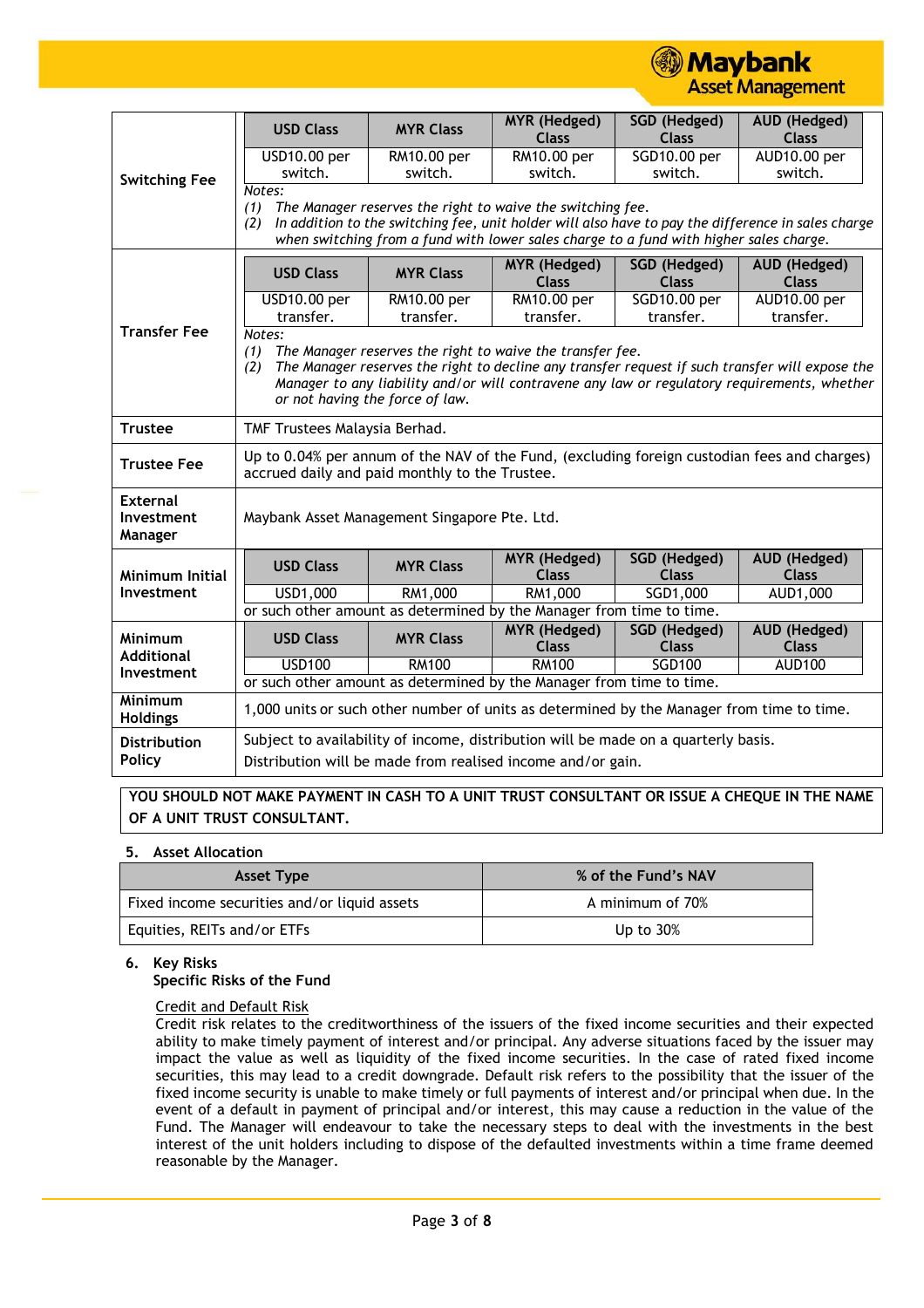#### Interest Rate Risk

Interest rate risk refers to the impact of interest rate changes on the valuation of fixed income securities. When interest rates rise, fixed income securities prices generally decline, and this may lower the market value of the Fund's investment in fixed income securities. The reverse may apply when interest rates fall.

In order to mitigate interest rate risk, the Manager will need to manage the fixed income portfolio by taking into account the coupon rate and time to maturity of the fixed income securities.

#### Stock Specific Risk

Prices of a particular stock may fluctuate in response to the circumstances affecting individual companies such as adverse financial performance, news of a possible merger or loss of key personnel of a company. Any adverse price movements of such stock will adversely affect the Fund's NAV.

#### Country Risk

Investments of the Fund in any countries may be affected by changes in the economic and political climate, restriction on currency repatriation or other developments in the law or regulations of the countries in which the Fund invests in. For example, the deteriorating economic condition of such countries may adversely affect the value of the investments undertaken by the Fund in those affected countries. This in turn may cause the NAV of the Fund or prices of units to fall.

#### Currency Risk

As the base currency of the Fund is denominated in USD and the currency denomination of the classes may be denominated in other than USD, the classes not denominated in USD are exposed to currency risk. Any fluctuation in the exchange rates between USD and the currency denomination of the class (other than USD Class) will affect the unit holder's investments in those classes (other than USD Class). The impact of the exchange rate movement between the base currency of the Fund and the currency denomination of the class (other than USD Class) may result in a depreciation of the unit holder's holdings as expressed in the base currency of the Fund.

In order to manage currency risk, the Manager may employ currency hedging strategies to fully or partially hedge the foreign currency exposure of the class not denominated in USD. However, every hedge comes with a cost and will be borne by the respective class.

Currency hedging may reduce the effect of the exchange rate movement for the class being hedged (other than USD Class and MYR Class) but it does not entirely eliminate currency risk between the class and the base currency of the Fund. The unhedged portion of the class will still be affected by the exchange rate movements and it may cause fluctuation of NAV of the class. Unit holders should note that if the exchange rate moves favourably, the class (other than USD Class and MYR Class) will not benefit from any upside in currency movement due to the hedging strategy. In addition, hedging is subject to a minimum size of entering into a hedging contract and the cost of hedging may affect returns of the hedged class.

#### External Investment Manager Risk

The Manager has no direct influence or control over the EIM's investment technique, knowledge or management expertise. In the event of mismanagement of the investments by the EIM, the NAV of the Fund would be affected negatively. The Fund would also be affected should there be any unresolved dispute between the EIM and the Manager. Although the probability of such occurrence is minor, should the situation arise, the Manager reserves the right to seek an alternative external fund manager to manage the Fund in a manner that is consistent with the objective of the Fund.

# High Yield and Unrated Fixed Income Securities Risk

The Fund may invest up to 15% of its NAV in unrated global fixed income securities as well as up to 100% of its NAV in foreign currency denominated fixed income securities with a minimum rating of "B2" by Moody's or its equivalent rating by other international rating agencies. Investors should be aware that unrated global fixed income securities and fixed income securities rated below "Baa3" are considered non-investment grade fixed income securities (also known as "junk bonds" or "high yield bonds") are generally considered to be speculative and more sensitive to adverse changes in market condition. The aforementioned fixed income securities are generally being subject to greater levels of interest rate risk and default risk as compared to investment-grade fixed income securities. Such fixed income securities generally experience greater price volatility and usually lacks liquidity in the secondary market in comparison to those of higher credit quality, which in turn may adversely affect the value of these fixed income securities and the value of the Fund.

# Emerging and Frontier Markets Risk

The Fund may invest in emerging and frontier markets which exhibit lower levels of capital market development when compared to those of developed markets. Given the fast-changing investment landscape of emerging and frontier markets, areas such as accounting standards, legal and business environment in emerging and frontier markets may be less organised when compared to developed markets, increasing the risks of investing in emerging and frontier markets. Generally, investment returns in emerging and frontier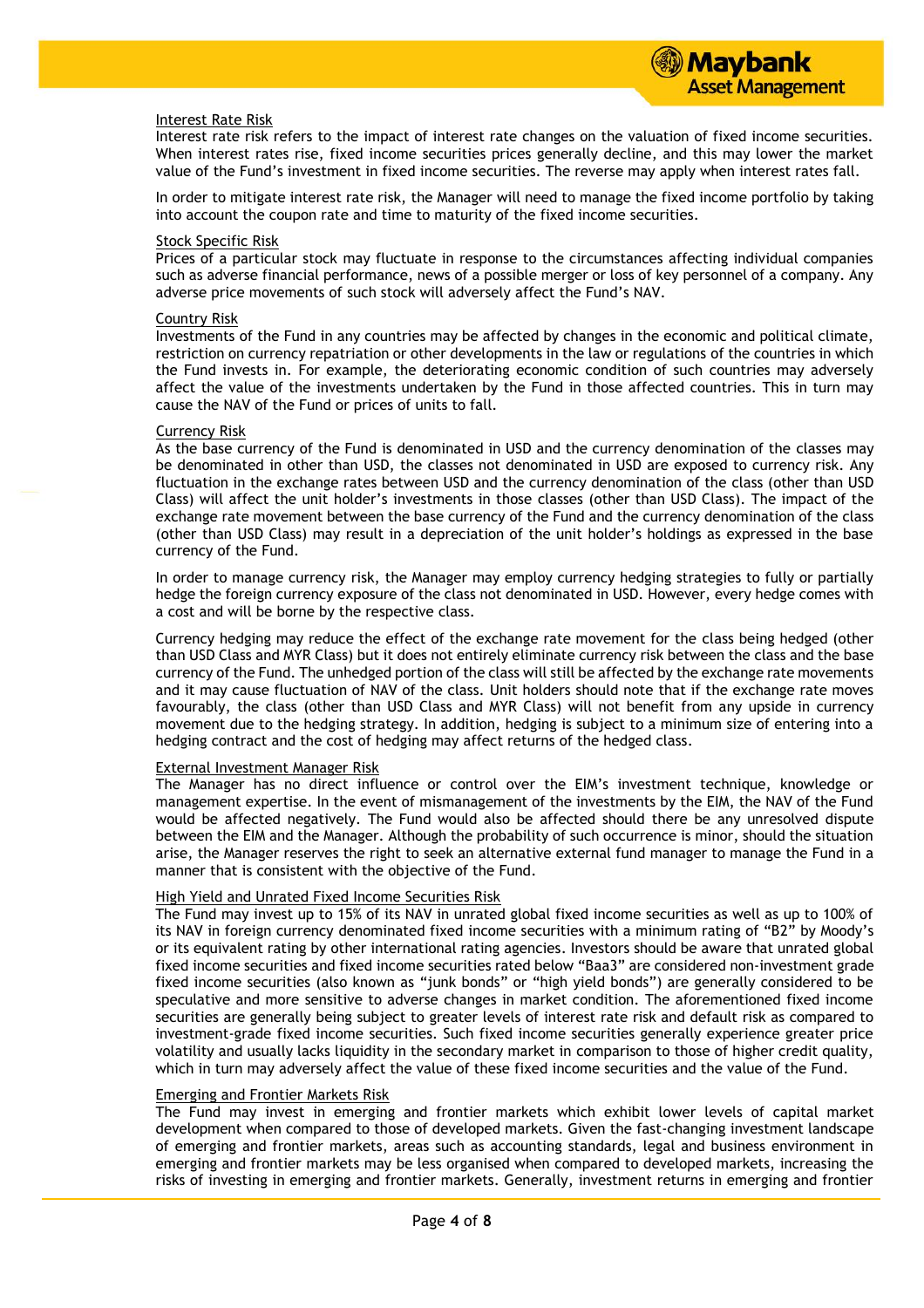markets are expected to be more volatile than those in developed markets, resulting in potentially higher investment risk that may affect the Fund's returns. In addition to conducting investment research, such emerging and frontier markets risks may be mitigated by diversifying the Fund's exposures across various markets and geographic regions.

# Derivatives Risk

Derivatives, if any, will only be used for the purpose of hedging the Fund's portfolio from certain anticipated losses such as those resulting from unfavourable exchange rate and interest rate movements. However, every hedge comes with a cost. In a move to mitigate the risk of uncertainty, the Fund is now exposed to the risk of opportunity loss. Once hedged, the Fund cannot take full advantage of favourable exchange rate and interest rate movements. If the exposure which the Fund is hedging against makes money, the act of hedging would have typically reduced the potential returns of the Fund. On the other hand, if the exposure which the Fund is hedging against losses money, the act of hedging would have reduced the loss, if successfully hedged.

#### Risk Associated with Investment in REITs and ETFs

Investing in REITs involves many of the same risks associated with direct ownership of real estate, including but not limited to possible declines in real estate's value, increase in interest rates and real estate borrowing costs, changes in property taxes, higher operating expenses, and damages from natural or man-made disasters and fall in market rental rates. Financial leverage or debt financing (i.e. the use of borrowed money to increase exposure to investments without an increase in equity capital) may magnify both gains and losses of the REITs or profit and loss of companies in real estate sector. Consequently, these REITs prices may exhibit higher price volatility and thus, increase the volatility of the Fund's NAV.

ETFs are collective investment schemes designed to track a particular commodity, index or portfolio of securities, and are listed on a stock exchange. The following are the key risk of investing in ETFs:

Tracking Error

ETFs are in general, designed to track or replicate the performance of a particular index. However, exact replication may not be possible owing to factors such as:

- i) fees and expenses of the ETF;
- ii) foreign exchange movements;
- iii) the ETF may not have been construed to be exactly the same as the index, thus resulting in differences between the weighting of securities in the index and the ETF. This is due to the fact that certain securities in the index may have been omitted from the ETF's holdings or securities not in the index may be included in the ETF. Consequently, there is some divergence between the return of the ETF and the index; and
- iv) corporate actions such as right issues.
- ETF Trading at a Premium or Discount

ETFs are traded on both the primary (not a publicly traded market and only via participating dealers) and secondary market (generally on a stock exchange). While the net asset value of the ETF is a key factor influencing the price of the ETF, it is also determined by the investors' supply and demand on the secondary market. Thus, an ETF may be traded on the secondary market at a price that is at a discount or a premium to the net asset value of the ETF portfolio. This discrepancy may be accentuated in uncertain or volatile financial/economic conditions.

Any adverse price movement of such REITs and ETFs will adversely affect the Fund's NAV.

*Investors are reminded that the risks listed above may not be exhaustive and if necessary, they should consult their adviser(s), e.g. bankers, lawyers, stockbrokers or independent professional advisers for a better understanding of the risks.*

*For more details, please refer to section 3 in the prospectus for the general and specific risks of investing in the Fund.*

*Note: If a unit holder's investments are made through an institutional unit trust scheme adviser ("Distributor") which adopts the nominee system of ownership, the unit holder would not be deemed to be a unit holder under the deed and as a result, the unit holder's rights as an investor may be limited. Accordingly, the Manager will only recognize the Distributor as a unit holder of the Fund and the Distributor shall be entitled to all the rights conferred to it under the deed.*

#### **7. Valuation of Investment**

The Fund is valued once every business day after the close of the market in which the portfolio of the Fund is invested for the relevant day but not later than the end of the next business day.

As such, the daily price of the Fund for a particular business day will not be published on the next business day but will instead be published 2 business days later (i.e., the price will be 2 days old).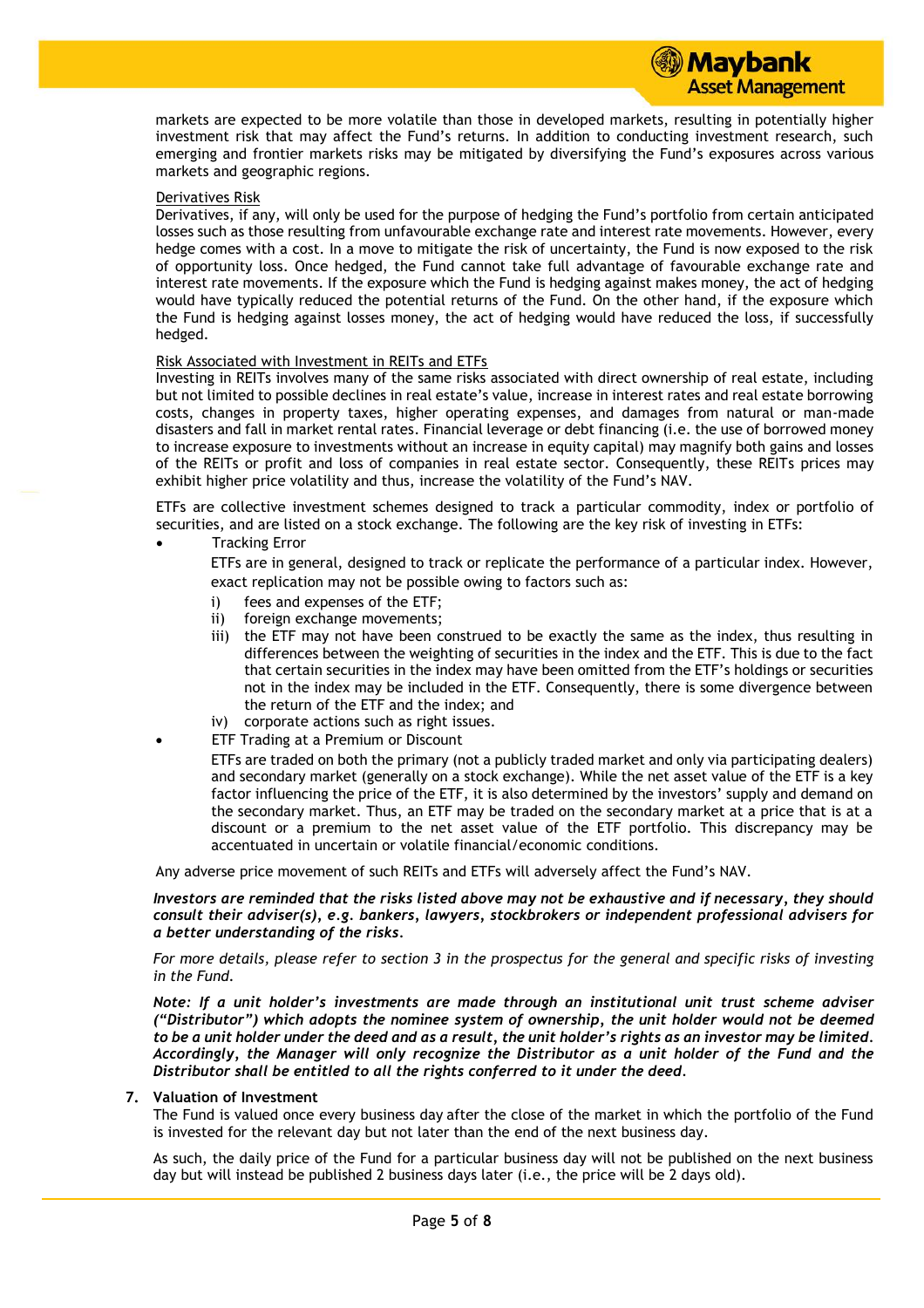Investors will be able to obtain the unit price of the Fund from [www.maybank-am.com.](http://www.maybank-am.com/)my. Alternatively, the Manager's client servicing personnel can be contacted at 03-2297 7888.

# **8. Exiting from Investment**

|                                   | The cut-off time for redemption of units shall be at 4.00 p.m. on a<br>business day.                                                                                                                                    |
|-----------------------------------|-------------------------------------------------------------------------------------------------------------------------------------------------------------------------------------------------------------------------|
| Submission of Redemption Request  | Note: The Manager's distributors may have an earlier cut-off time for<br>receiving applications in respect of any dealing in units. Please check<br>with the respective distributors for their respective cut-off time. |
| Payment of Redemption Proceeds    | Redemption proceeds will be paid out within ten (10) calendar days<br>from the date the redemption request is received by the Manager.                                                                                  |
| Remittance of Redemption Proceeds | The Manager shall remit the redemption proceeds to the account<br>held in the name of the unit holder(s).                                                                                                               |

# **9. Fund Performance**

# **Average total return of MFIF for the financial year ended 31 August**

| <b>USD Class</b>          | 1-Year | Since inception |
|---------------------------|--------|-----------------|
| MFIF(%)                   | 4.18   | 4.14            |
| Benchmark (%)             | 6.34   | 5.29            |
|                           |        |                 |
| <b>MYR Class</b>          | 1-Year | Since inception |
| MFIF(%)                   | 3.98   | 4.54            |
| Benchmark (%)             | 5.86   | 4.98            |
|                           |        |                 |
| <b>MYR</b> (Hedged) Class | 1-Year | Since inception |
| MFIF(%)                   | 5.18   | 4.74            |
| Benchmark (%)             | 6.34   | 5.29            |
|                           |        |                 |
| <b>SGD (Hedged) Class</b> | 1-Year | Since inception |
| MFIF(%)                   | 3.80   | 3.61            |
| Benchmark (%)             | 6.34   | 5.29            |
|                           |        |                 |
| <b>AUD (Hedged) Class</b> | 1-Year | Since inception |
| MFIF(%)                   | 3.22   | 3.54            |
| Benchmark (%)             | 6.34   | 5.29            |

*The average total return of the Fund is based on the following calculation:*

Performance return = 
$$
\frac{NAV t - NAV t - 1}{NAV t - 1}
$$

Annualised performance return = (1+performance return)^ $\left(\frac{\text{number of period per year}}{\text{total no. of periods}}\right)$  - 1

*NAV t refers to NAV at the end of the period. NAV t-1 refers to NAV at the beginning of the period.*

# **Annual total return for the financial years ended 31 August**

| <b>USD Class</b> | 2021 | 2020* |
|------------------|------|-------|
| MFIF(%)          | 4.18 | 3.09  |
| Benchmark (%)    | 6.34 | 2.92  |
| <b>MYR Class</b> | 2021 | 2020* |
| MFIF(%)          | 3.98 | 3.99  |
| Benchmark (%)    | 5.86 | 2.85  |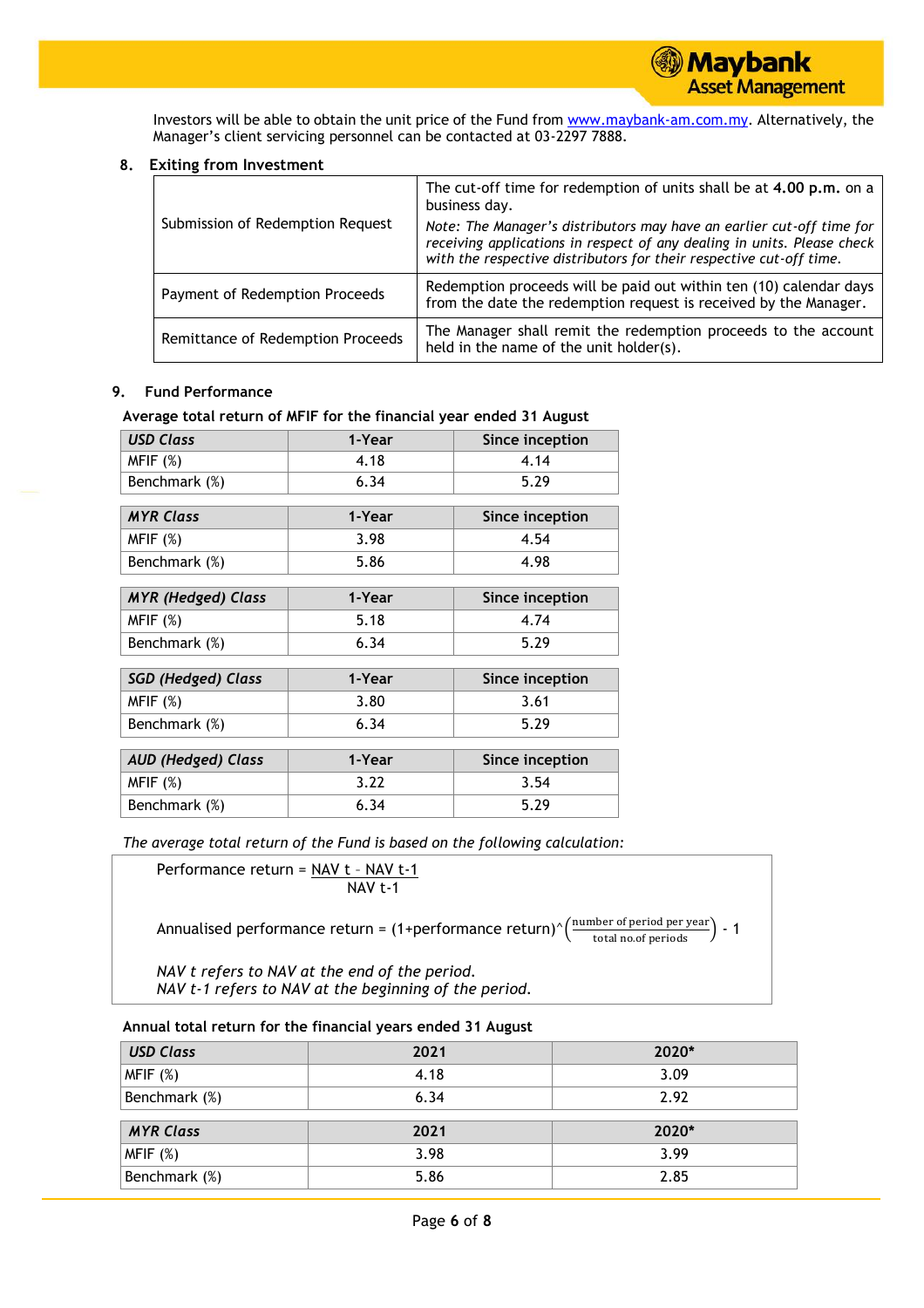

| <b>MYR</b> (Hedged) Class | 2021 | 2020*   |
|---------------------------|------|---------|
| MFIF(%)                   | 5.18 | 3.14    |
| Benchmark (%)             | 6.34 | 2.92    |
|                           |      |         |
| <b>SGD (Hedged) Class</b> | 2021 | $2020*$ |
| MFIF(%)                   | 3.80 | 2.54    |
| Benchmark (%)             | 6.34 | 2.92    |
|                           |      |         |
| <b>AUD (Hedged) Class</b> | 2021 | 2020*   |
| MFIF(%)                   | 3.22 | 3.00    |
| Benchmark (%)             | 6.34 | 2.92    |

*Note: \*Period from 27 December 2019 (commencement date)*

*The total return of the Fund is based on the following calculation:*

| Capital return $=$  | NAV per unit at the end of the period<br>NAV per unit at the beginning of the period | -1 |
|---------------------|--------------------------------------------------------------------------------------|----|
| $ $ Income return = | Income distribution per unit<br>NAV per unit on ex-date                              |    |
| Total return        | $(1 +$ Capital return) x $(1 +$ Income return) - 1                                   |    |

# **1-Year Fund Performance Review**

USD Class registered a total return of 4.18% against its benchmark's return of 6.34%, thus underperformed the benchmark by 2.16%.

MYR Class registered a total return of 3.98% against its benchmark's return of 5.86%, thus underperformed the benchmark by 1.88%.

MYR (Hedged) Class registered a total return of 5.18% against its benchmark's return of 6.34%, thus underperformed the benchmark by 1.16%.

SGD (Hedged) Class registered a total return of 3.80% against its benchmark's return of 6.34%, thus underperformed the benchmark by 2.54%.

AUD (Hedged) Class registered a total return of 3.22% against its benchmark's return of 6.34%, thus underperformed the benchmark by 3.12%.

#### **Portfolio Turnover Ratio (PTR) as at 31 August**

|             | วกว 1         | 2020                                   |
|-------------|---------------|----------------------------------------|
| PTR (times) | つつ*<br>د ۲۰ ا | $\overline{ }$<br>$\sim \cdot$ $\cdot$ |

*\* The PTR is lower than the previous financial year due to the decrease in trading activities during the period under review.*

#### **Distribution as at 31 August**

| <b>USD Class</b>                  | 2021 | 2020 |
|-----------------------------------|------|------|
| Gross distribution per unit (sen) | 4.27 | Nil  |
| Net distribution per unit (sen)   | 4.27 | Nil  |
| <b>MYR Class</b>                  | 2021 | 2020 |
| Gross distribution per unit (sen) | 4.27 | Nil  |
| Net distribution per unit (sen)   | 4.27 | Nil  |
| <b>MYR</b> (Hedged) Class         | 2021 | 2020 |
| Gross distribution per unit (sen) | 4.22 | Nil  |
| Net distribution per unit (sen)   | 4.22 | Nil  |
| <b>SGD (Hedged) Class</b>         | 2021 | 2020 |
| Gross distribution per unit (sen) | 4.22 | Nil  |
| Net distribution per unit (sen)   | 4.22 | Nil  |